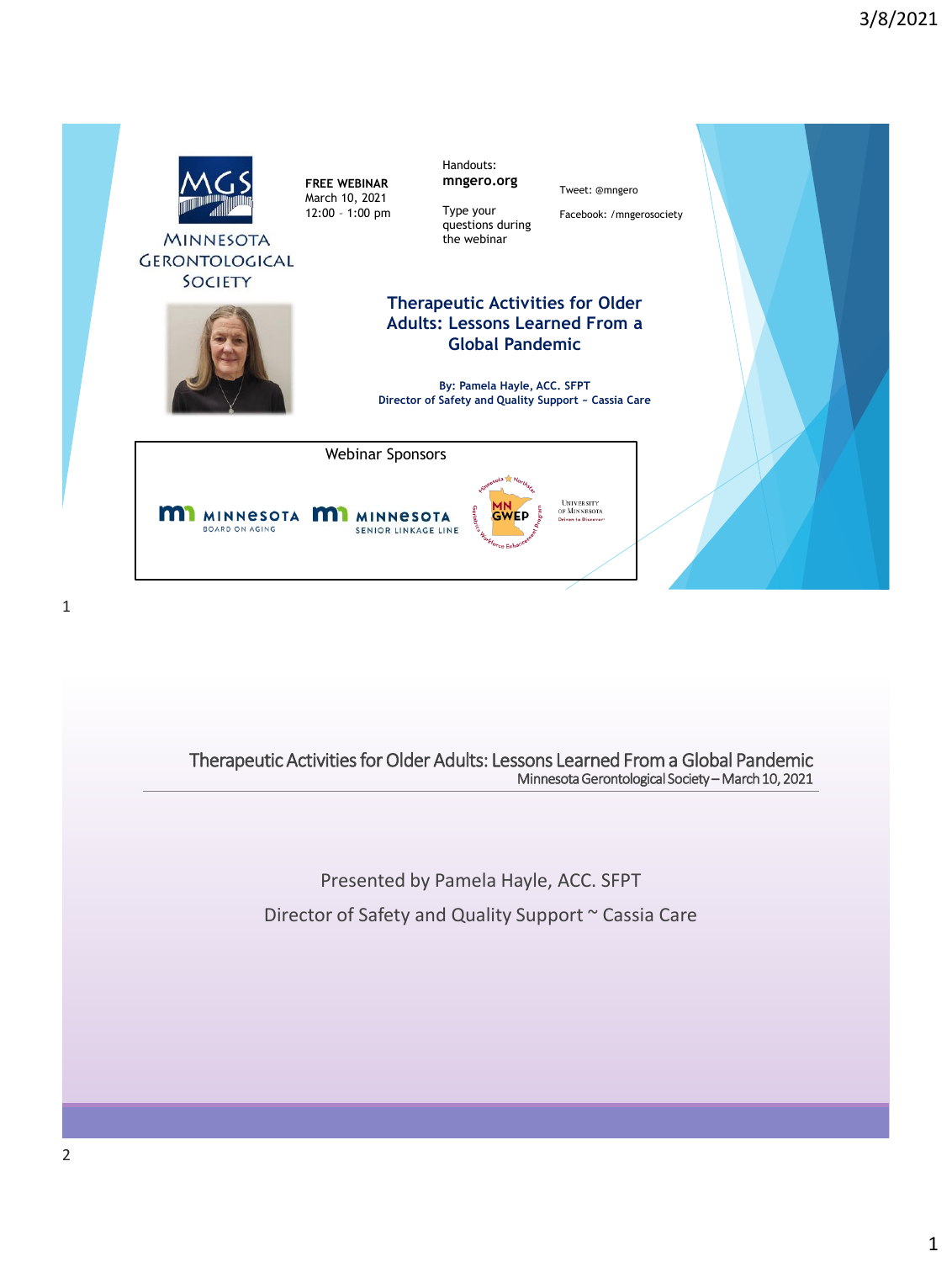### **Timeline of a Disaster**

### December 2019 – March 2021

*The virus has sickened over 80 million people. Over 1.7 million people have died. The virus has spread to nearly every country derailing the global economy. The World Health Organization has declared the situation a global pandemic*

*Published in The New York Times – January 2021*

Therapeutic Activities for Older Adults: Lessons Learned From a Global Pandemic Minnesota Gerontological Society – March 10, 2021

### ❑**Audience Poll**

**What phase of the pandemic do you feel like you are currently experiencing?**

- **A. Little change still very challenging**
- **B. Feeling some Improvement**
- **C. Getting closer to a Recovery mode – Ready to Pivot**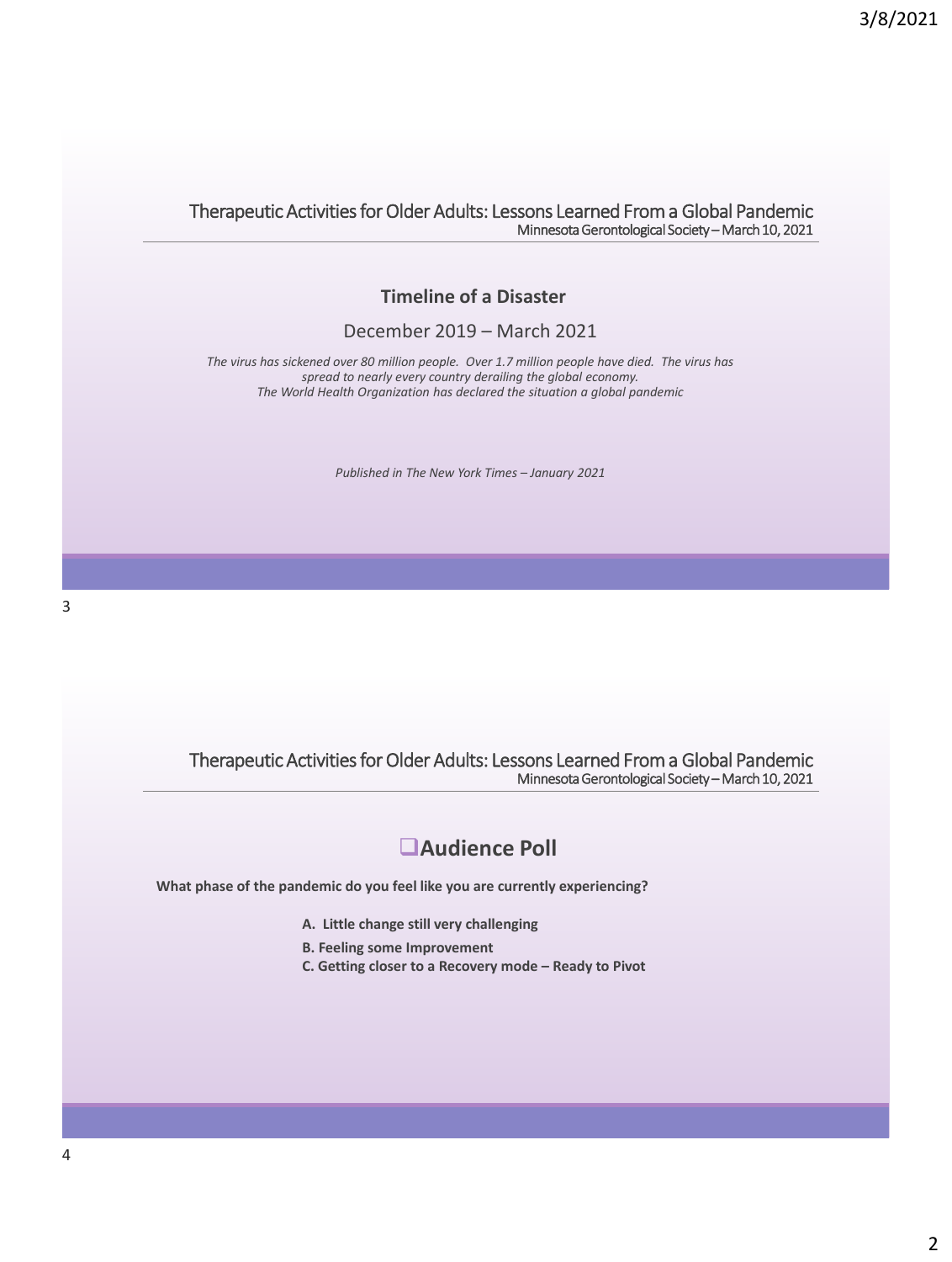### Session Objectives

- 1. Discuss key challenges to the provision of Activity Services during the Covid-19 Pandemic
- 2. Understand how Covid restrictions have affected meaningful activities and social engagement in both negative and positive ways
- 3. Implement practice adaptations from pandemic learnings
- 4. Create Activity Services Recovery Plans and practice improvement for the future

Therapeutic Activities for Older Adults: Lessons Learned From a Global Pandemic Minnesota Gerontological Society – March 10, 2021

## **And the survey said….**

What has been your most difficult struggle in providing activity services during the pandemic?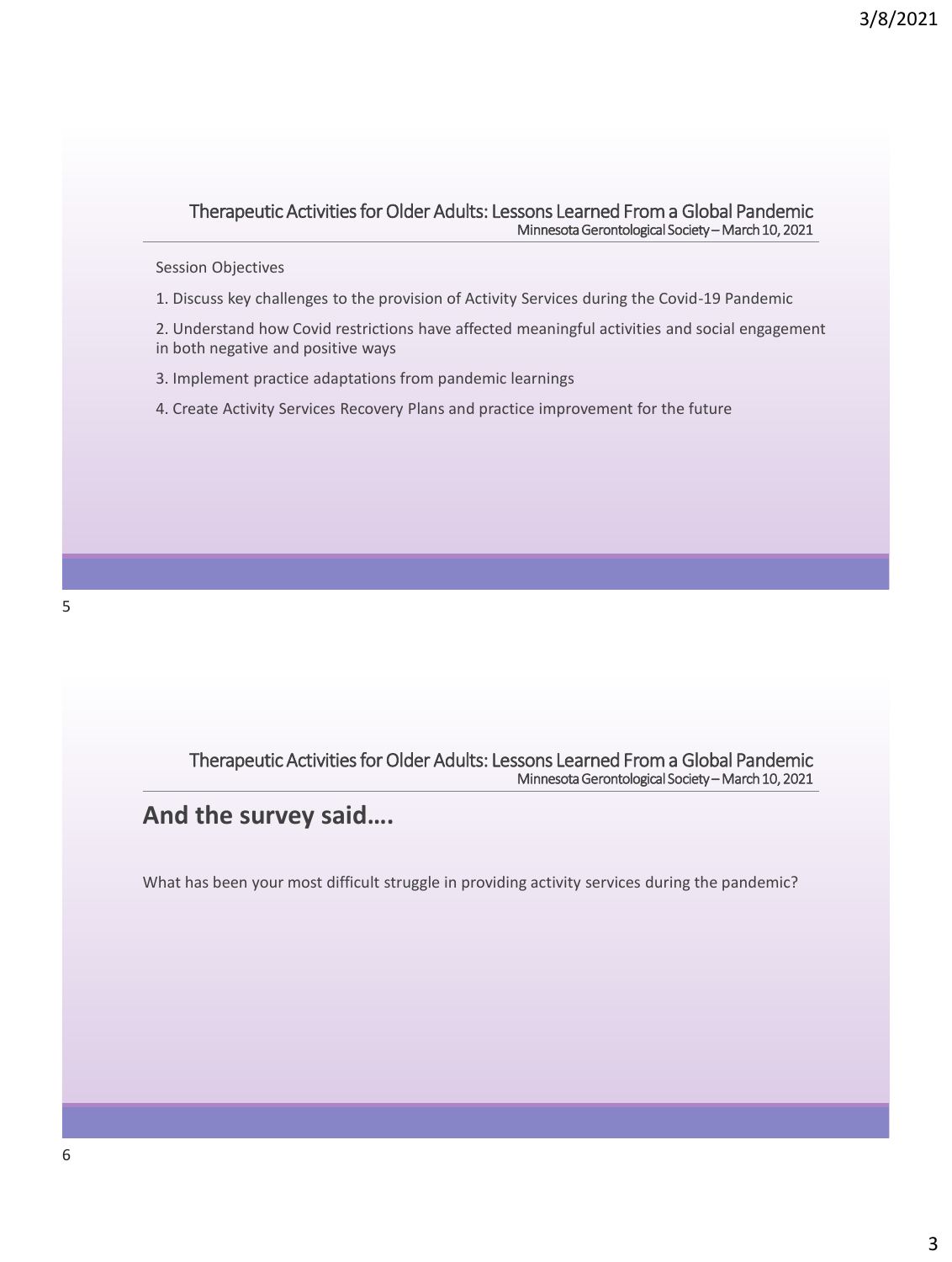## **And the survey said….**

What did you feel residents / clients sacrificed or suffered most with during the pandemic?

Therapeutic Activities for Older Adults: Lessons Learned From a Global Pandemic Minnesota Gerontological Society – March 10, 2021

## **And the survey said….**

What did you change in your service delivery of Therapeutic programs and services?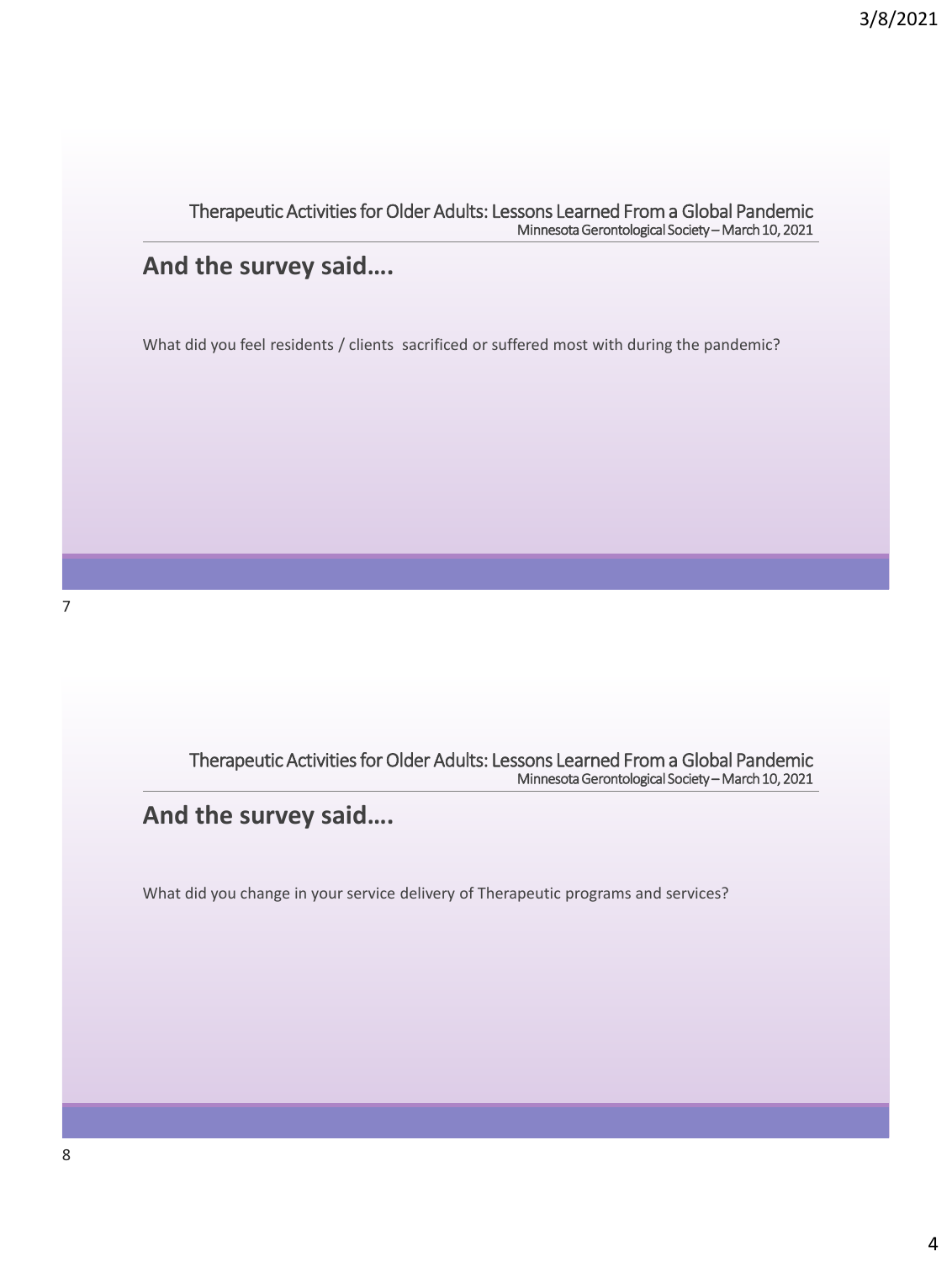# **And the survey said….**

What one thing will definitely be in your "New Normal"?

Therapeutic Activities for Older Adults: Lessons Learned From a Global Pandemic Minnesota Gerontological Society – March 10, 2021 ▪**Therapeutic Activity Practitioners – Changing our Thinking** ▪**Creativity was put to the test** *<b>From exhaustion to inspiration* ▪**Transition Time – What will be the "New Normal"**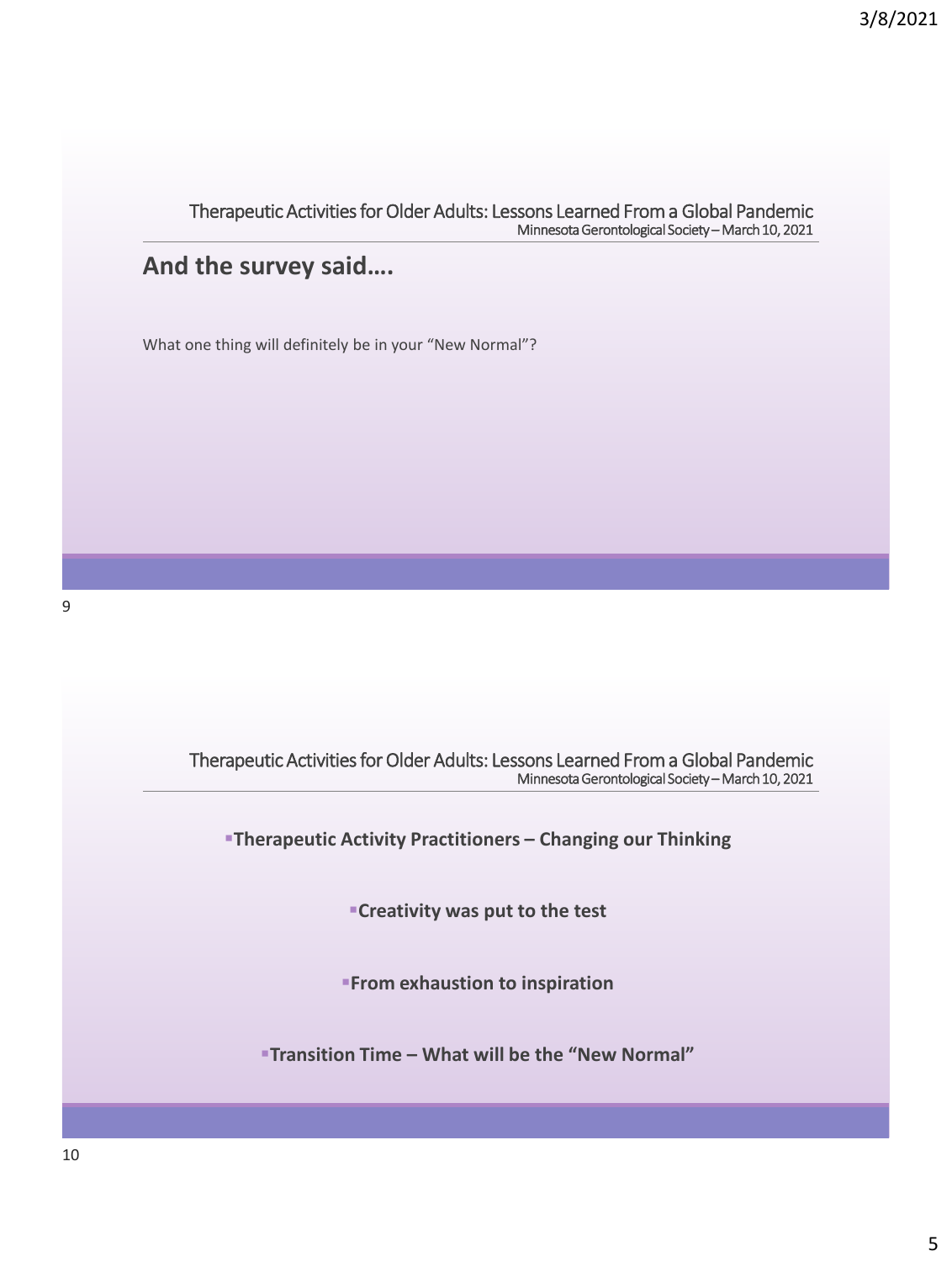

Therapeutic Activities for Older Adults: Lessons Learned From a Global Pandemic Minnesota Gerontological Society – March 10, 2021

*<b>ILESSONS learned from the pandemic translate to Lessons about meaning* 

**Engagement with Life** 

▪**Practicing Ikigai**

▪**Nursing Home Plagues** 

**ECONVERSATIONS Improve Outcome**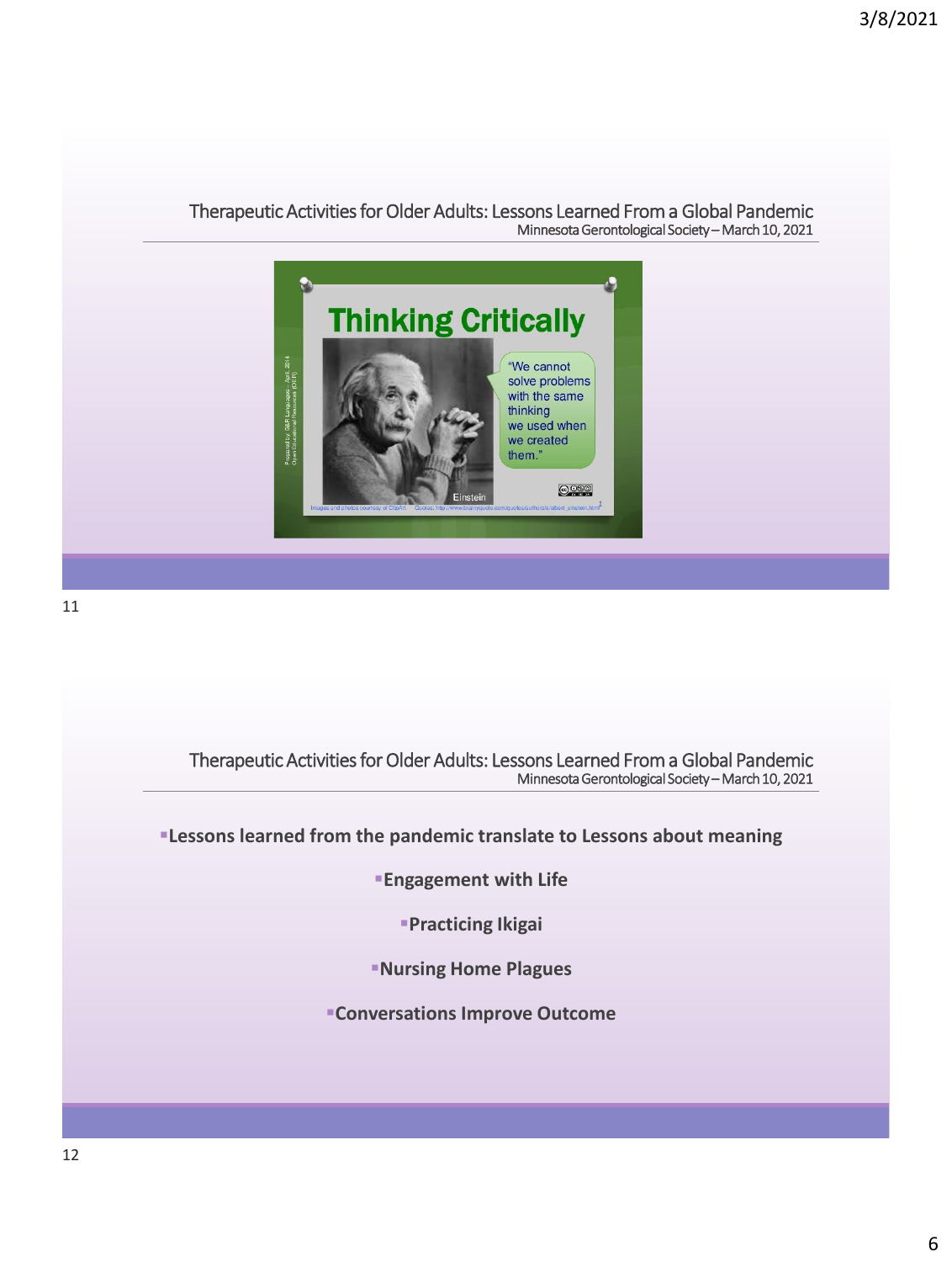## ❑**Audience Poll**

**Do you have Ikigai in your life? A. No B. Sometimes**

**C. Yes**

**D. Not in the last year**

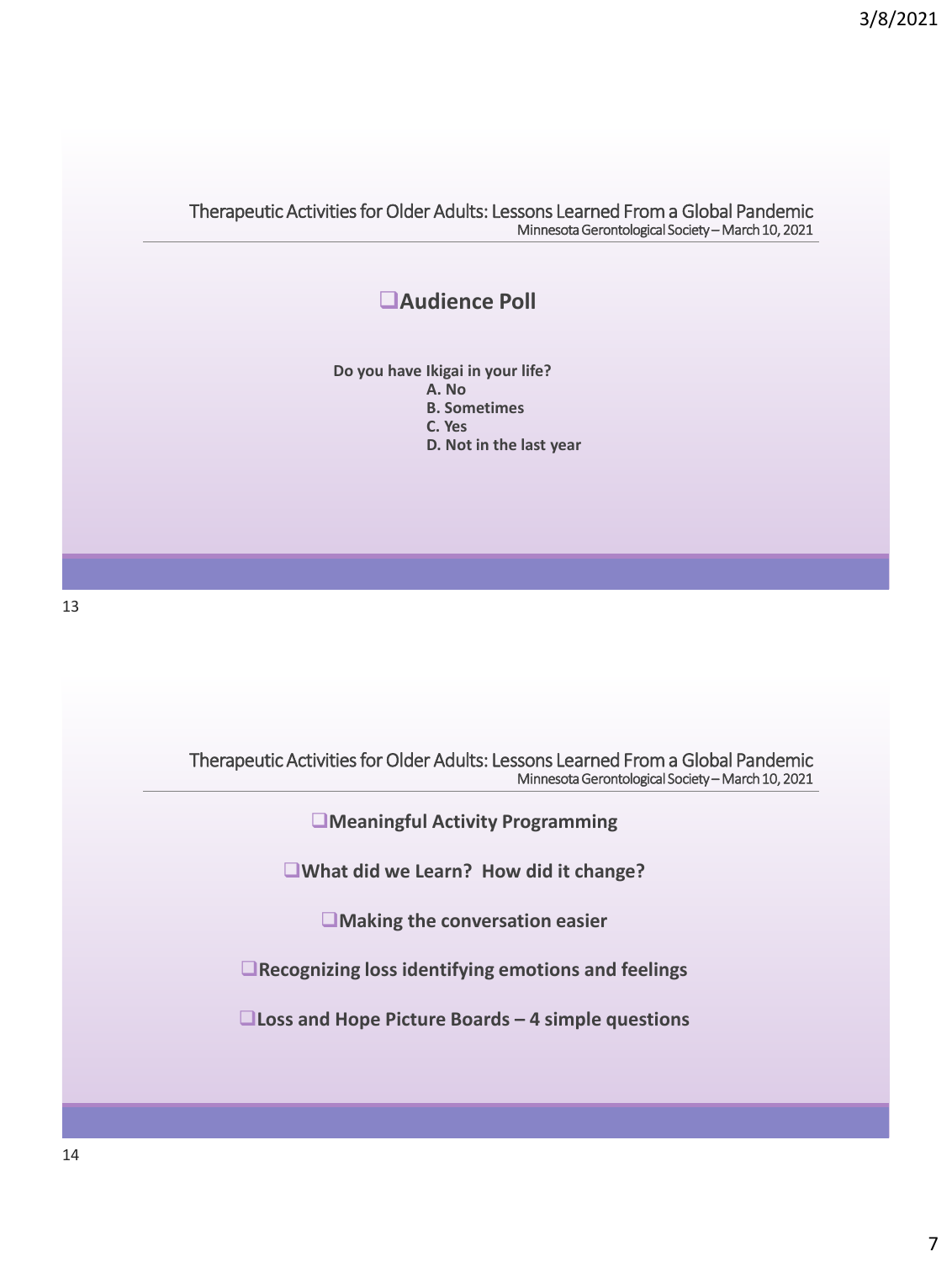

15

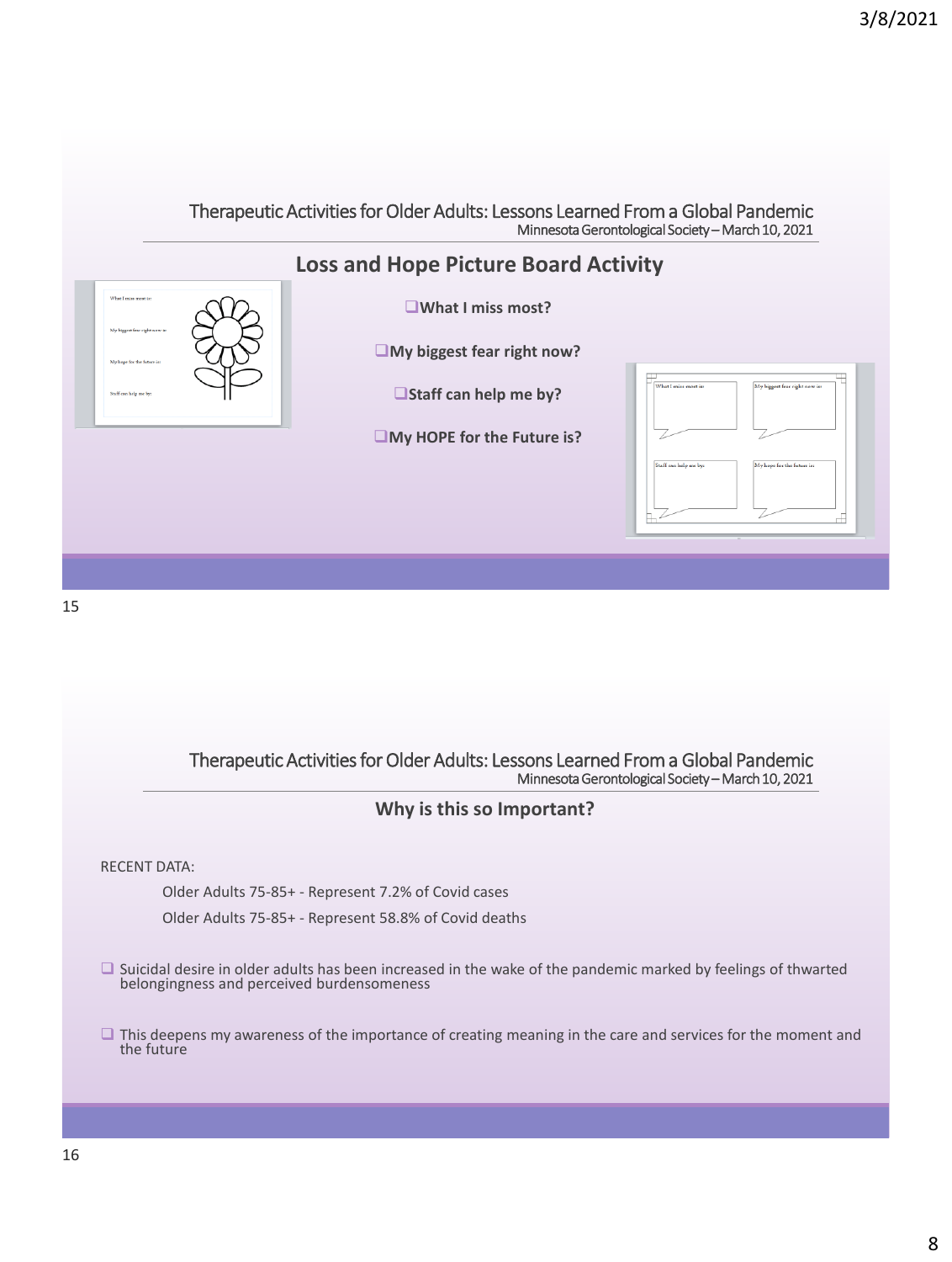### **Older Adults and Re-engagement**

**engAGED – Best Practices for Helping Older Adults Stay Socially Engaged**

❑**AASC Feeds the Pets** ❑**Helping Neighbors Initiative** ❑**Weaving Hearts Intergenerational Program**

**www/engagingolderadults.org** 

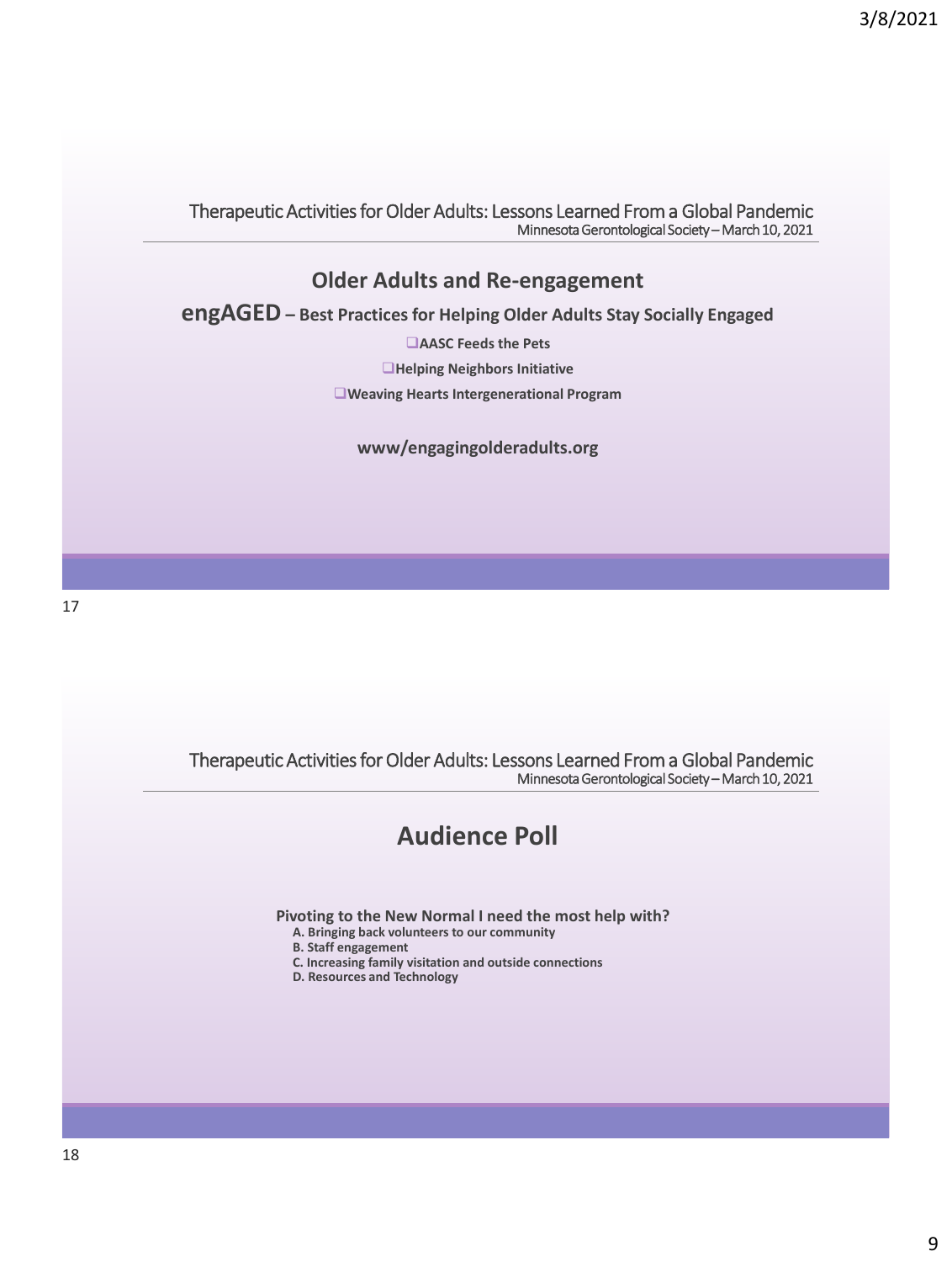## **Recovery Plans**

- **1. Perfect and Embrace Technology**
- **2. Incorporate Meaningful conversations into Practice Modalities**
	- **3. Be an Infection Control Expert**
	- **4. Be Prepared for Roadblocks**
		- **5. Enjoy the Successes!**